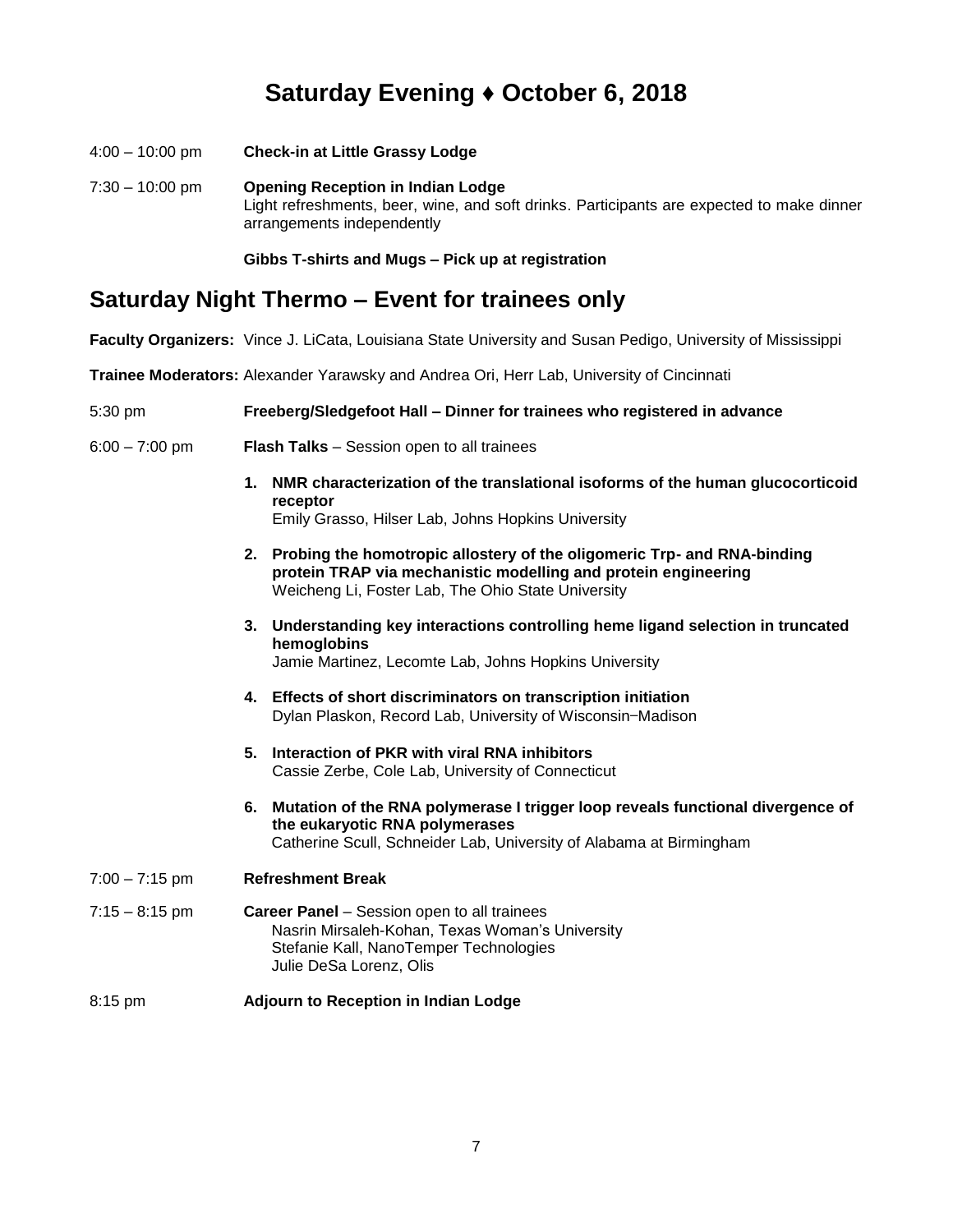## **Sunday Morning ♦ October 7, 2018**

| $7:00 - 8:20$ am | <b>Breakfast in Freeberg Hall</b>                                 |
|------------------|-------------------------------------------------------------------|
| $8:30 - 8:35$ am | President's Welcome by Clay Clark, University of Texas, Arlington |
| $8:35 - 8:40$ am | <b>Organizers' Comments</b>                                       |

## **32nd Annual Gibbs Conference Keynote Lecture**

| Moderator         | Cassie Zerbe, Cole Lab, University of Connecticut                                                                                           |
|-------------------|---------------------------------------------------------------------------------------------------------------------------------------------|
| $8:40 - 8:50$ am  | Introduction to the 32 <sup>nd</sup> Annual Gibbs Conference Keynote Speaker<br>David Draper, Johns Hopkins University                      |
| $8:50 - 9:40$ am  | <b>Keynote Lecture</b><br>Stealing nature's tricks to build better biotechnologies<br>Kevin Plaxco, University of California, Santa Barbara |
| $9:40 - 9:50$ am  | <b>Keynote Q&amp;A</b>                                                                                                                      |
| $9:50 - 10:20$ am | Break – Refreshments in Indian Lodge                                                                                                        |

#### **Session I: Binding and Allostery**

| Moderator          | Cassie Zerbe, Cole Lab, University of Connecticut                                                                                                                                            |
|--------------------|----------------------------------------------------------------------------------------------------------------------------------------------------------------------------------------------|
| $10:20 - 10:50$ pm | Enhanced DNA twisting/bending fluctuations promote damage recognition by<br>Rad4/XPC DNA-repair complex<br>Anjum Ansari, University of Illinois at Chicago                                   |
| $10:50 - 11:10$ am | Homo-dimerization negatively regulates the ETS-family transcription factor PU.1<br>Suela Xhani, Poon Lab, Georgia State University                                                           |
| $11:10 - 11:40$ am | Study of allosteric detail in protein homodimers from NMR<br>Andrew Lee, University of North Carolina at Chapel Hill                                                                         |
| $11:40 - 12:00$ pm | Cooperative changes in solvent exposure identify cryptic pockets, conformational<br>switches, and allosteric coupling<br>Justin Porter, Bowman Lab, Washington University School of Medicine |
| $12:00 - 12:10$ pm | <b>General Discussion</b>                                                                                                                                                                    |
| $12:10 \text{ pm}$ | <b>Conference Photo near Freeberg Hall</b>                                                                                                                                                   |
| 12:30 pm           | <b>Lunch in Freeberg Hall</b>                                                                                                                                                                |
| $1:00 - 2:45$ pm   | Canoeing - Freeberg Patio to walk to the lake<br>Those interested should contact Alan Teska at the front desk. (Limited to 40 participants)                                                  |

## **Free Time until Afternoon Session**

Information about local parks and attractions is available near the entrance to Little Grassy Lodge.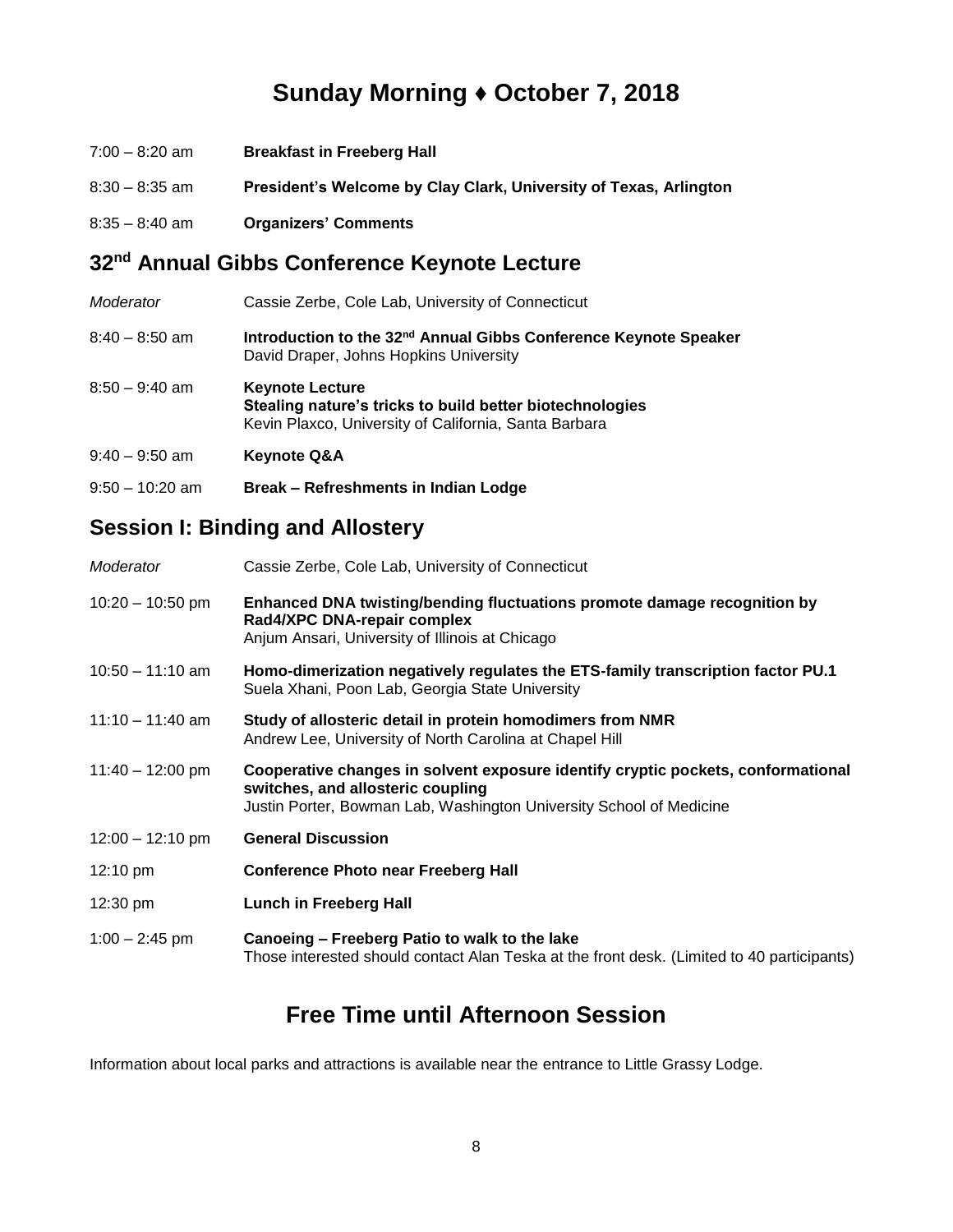## **Sunday Afternoon ♦ October 7, 2018**

### **Session II: Folding and Stability**

| Moderator        | Rebecca Booth, Bondos Lab, Texas A&M Health Science Center                                                                                                                            |
|------------------|---------------------------------------------------------------------------------------------------------------------------------------------------------------------------------------|
| $3:00 - 3:30$ pm | Prospects in protein thermodynamic and kinetic stability<br>Elizabeth Meiering, University of Waterloo                                                                                |
| $3:30 - 3:50$ pm | Surveying the sequence space landscape of fold-switching proteins<br>Lauren Porter, Looger Lab, Howard Hughes Medical Institute, Janelia Research Campus                              |
| $3:50 - 4:10$ pm | Characterization of pH-dependent conformational changes in proteins with buried<br>ionizable residues<br>Christos Kougentakis, Garcia-Moreno Lab, Johns Hopkins University            |
| $4:10 - 4:40$ pm | Break - Refreshments in Indian Lodge                                                                                                                                                  |
| $4:40 - 5:10$ pm | Simulating movement of tRNA through the ribosome and energy landscapes of<br>riboswitches<br>Karissa Sanbonmatsu, Los Alamos National Laboratory                                      |
| $5:10 - 5:30$ pm | Understanding how Pin1-substrate interactions modulate affinity and inter-domain<br>dynamics<br>Dinusa Jinasena, Fitzkee Lab, Mississippi State University                            |
| $5:30 - 6:00$ pm | Combination of $Ca$ -H hydrogen bonds and van der Waals packing modulates the<br>stability of GxxxG-mediated dimers in membranes<br>Alessandro Senes, University of Wisconsin-Madison |
| $6:00 - 6:10$ pm | <b>General Discussion</b>                                                                                                                                                             |
| $6:30$ pm        | <b>Dinner in Freeberg Hall</b>                                                                                                                                                        |

## **Sunday Evening ♦ October 7, 2018**

8:00 – 10:00 pm **Poster Session I in Sledgefoot Hall (lower level)** Presenters with last name A to L; please remove posters before midnight to make room for Monday presenters

**Sponsor's Displays in Freeberg Hall (upper level)** – near beer, wine, and soft drinks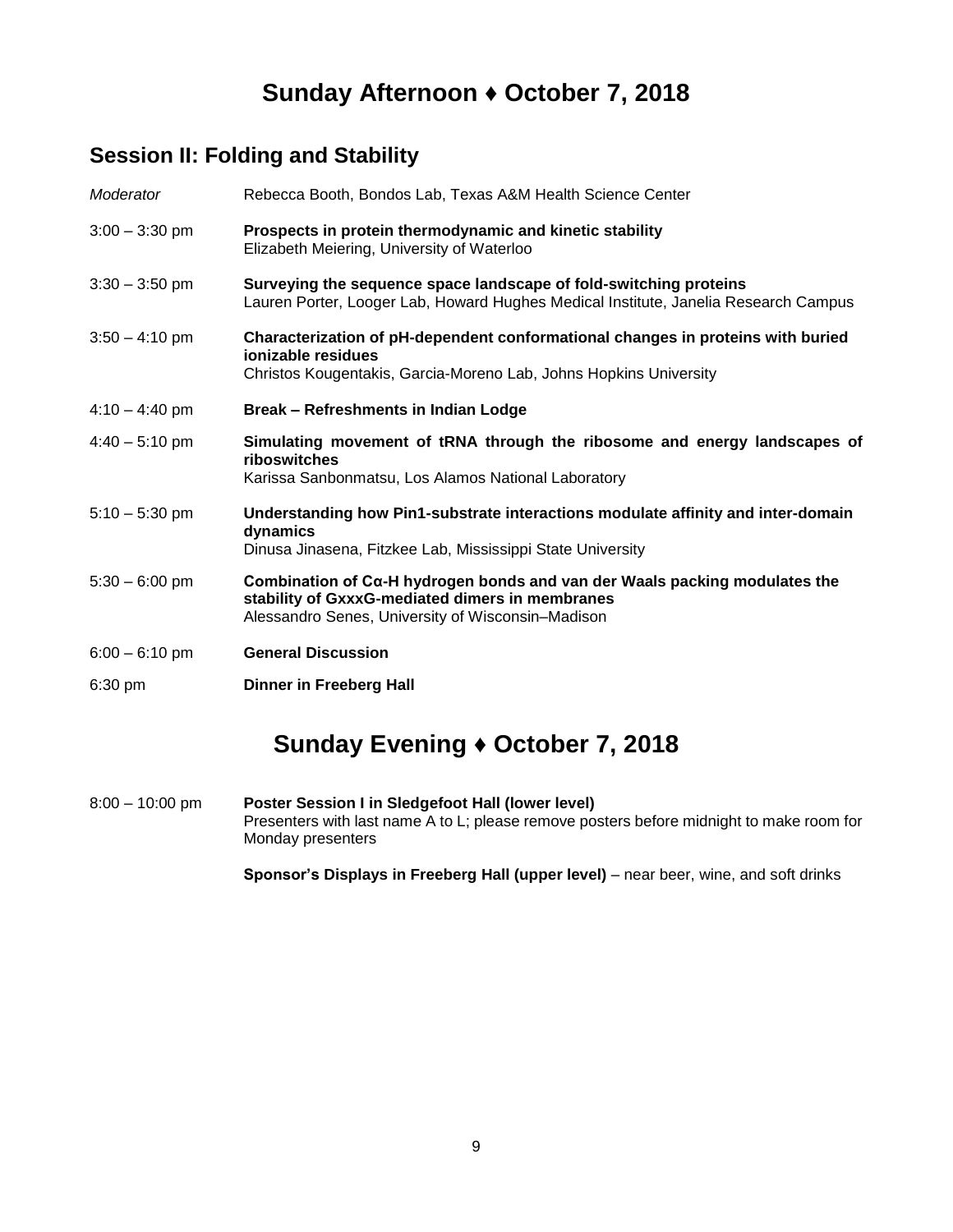## **Monday Morning ♦ October 8, 2018**

- 7:00 8:20 am **Breakfast in Freeberg Hall**
- 8:30 8:40 am **Announcements**

## **10th Annual Gary K. Ackers Lecture**

| Moderator       | Zach Ingram, Lucius Lab, University of Alabama at Birmingham                                                                                                                                    |
|-----------------|-------------------------------------------------------------------------------------------------------------------------------------------------------------------------------------------------|
| 8:40 – 8:50 am  | Introduction to the Gary K. Ackers Lecture in Biothermodynamics<br>Madeline Shea, University of Iowa                                                                                            |
| 8:50 – 9:40 am  | <b>Ackers Lecture</b><br>Asymmetric structural- and energetic-landscape in regulating the nature of<br>allostery in a homo-dimeric protein<br>James Lee, The University of Texas Medical Branch |
| 9:40 – 9:50 am  | <b>Keynote Q&amp;A</b>                                                                                                                                                                          |
| 9:50 – 10:20 am | Break – Refreshments in Indian Lodge                                                                                                                                                            |

## **Session III: Dynamics and Function**

| Moderator          | Zach Ingram, Lucius Lab, University of Alabama at Birmingham                                                                                                                                                                                             |
|--------------------|----------------------------------------------------------------------------------------------------------------------------------------------------------------------------------------------------------------------------------------------------------|
| $10:20 - 10:50$ pm | A lack of folding and yet a function: Thermodynamic insights into intrinsically<br>disordered proteins and transcription<br>Scott Showalter, Pennsylvania State University                                                                               |
| $10:50 - 11:10$ am | Activation of UvrD helicase by a processivity factor MutL<br>Yerdos Ordabayev, Lohman Lab, Washington University School of Medicine                                                                                                                      |
| $11:10 - 11:40$ am | The effect of nucleosome conformation on histone tail binding<br>Catherine Musselman, University of Iowa                                                                                                                                                 |
| $11:40 - 12:00$ pm | The 3D free energy surface that determines the specificity of an RNA processing<br>enzyme<br>Daniel Roston, Cui Lab, University of Wisconsin-Madison                                                                                                     |
| $12:00 - 12:10$ pm | <b>General Discussion</b>                                                                                                                                                                                                                                |
| $12:10 - 12:25$ pm | <b>Vendor Introduction</b>                                                                                                                                                                                                                               |
| $12:30 \text{ pm}$ | <b>Lunch in Freeberg Hall</b>                                                                                                                                                                                                                            |
| $1:00 - 2:45$ pm   | Interpretive Nature Hike - Freeberg Patio to start hike<br>The Environmental Education staff will take up to 25 participants for this hike on a trail along<br>the shore of Little Grassy Lake. Please contact Alan Teska at the front desk to register. |
| $1:20 - 2:20$ pm   | Business Meeting of Past and Current Organizers - Indian Building<br>Refreshment area will be unavailable to other meeting attendees during this time.                                                                                                   |

## **Free Time until Afternoon Session**

Information about local parks and attractions is available near the entrance to Little Grassy Lodge.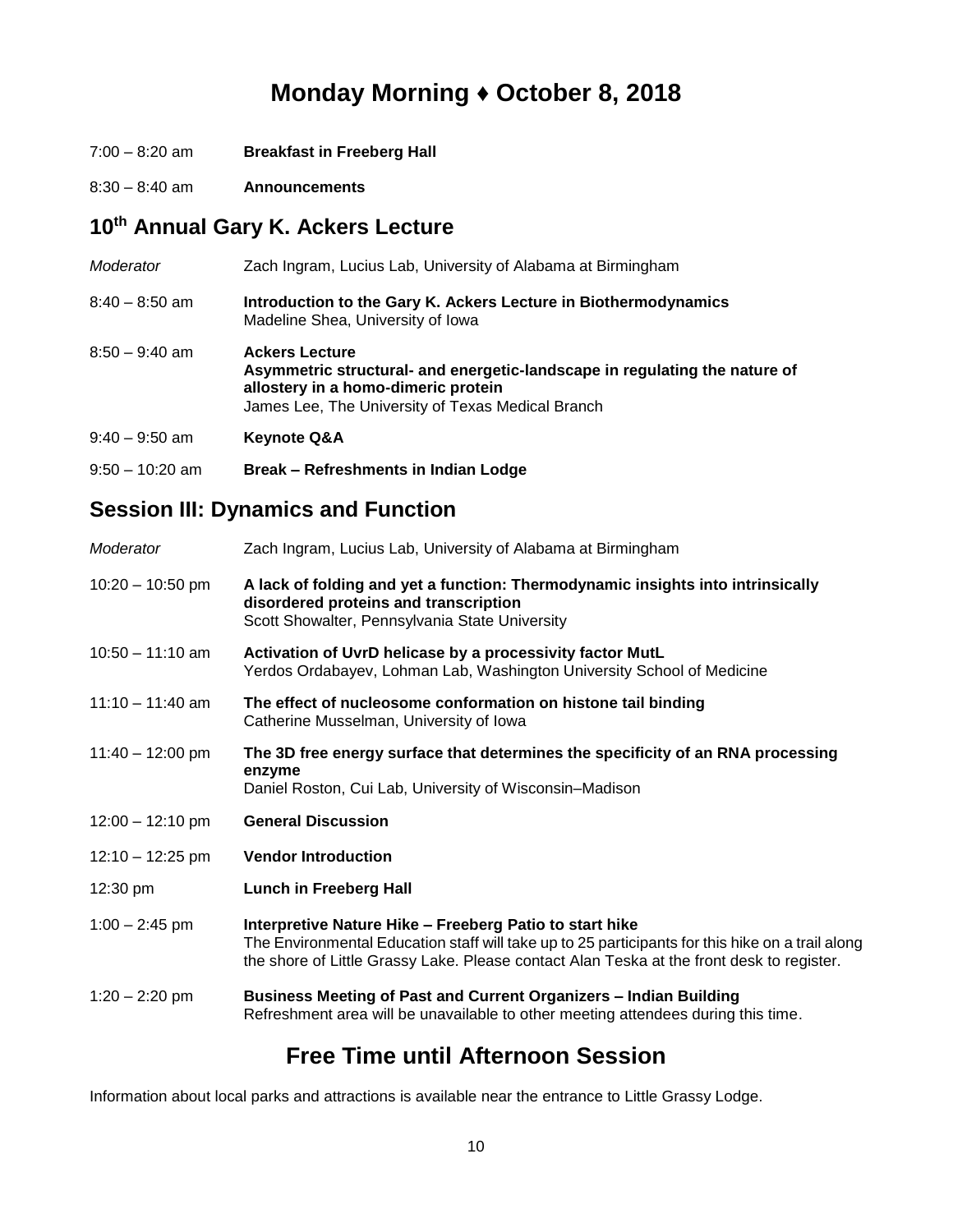## **Monday Afternoon ♦ October 8, 2018**

Posters to be presented on Monday night may be mounted as soon as space is available on Sunday night. The Airport Ride Board will be available in Little Grassy Lodge, near the check-in window.

#### **Session IV: Biothermodynamics in Cells**

| Moderator                | Jaime Martinez, Lecomte Lab, Johns Hopkins University                                                                                                                                      |
|--------------------------|--------------------------------------------------------------------------------------------------------------------------------------------------------------------------------------------|
| $3:00 - 3:30$ pm         | Cellular complexity enhances RNA folding cooperativity, adaptation, and catalysis<br>Philip Bevilacqua, Pennsylvania State University                                                      |
| $3:30 - 3:50$ pm         | Disease-causing mutations in calmodulin alter the linkage between binding sodium<br>channel ( $\text{Na}_{\text{V}}$ ) IQ motifs and calcium<br>Ryan Mahling, Shea Lab, University of Iowa |
| $3:50 - 4:10$ pm         | Role of structural heterogeneity of potassium channel monomers in tetramerization<br>Kevin Song, Sosnick Lab, University of Chicago                                                        |
| $4:10 - 4:40$ pm         | Break - Refreshments in Indian Lodge                                                                                                                                                       |
| $4:40 - 5:10 \text{ pm}$ | Stability of proteins and their complexes in cells and under crowded conditions in<br>vitro<br>Gary Pielak, University of North Carolina at Chapel Hill                                    |
| $5:10 - 5:30$ pm         | Hydrophobicity promotes UBQLN2 liquid-liquid phase separation<br>Yiran Yang, Castañeda Lab, Syracuse University                                                                            |
| $5:30 - 6:00$ pm         | Curvature-concentration coupling and stability modulation in complex lipid<br>bilayers<br>Eric May, University of Connecticut                                                              |
| $6:00 - 6:10$ pm         | <b>General Discussion</b>                                                                                                                                                                  |
| 6:30 pm                  | <b>Dinner in Freeberg Hall</b>                                                                                                                                                             |

## **Monday Evening ♦ October 8, 2018**

8:00 – 10:00 pm **Poster Session II in Sledgefoot Hall (lower level)**  Presenters with last name M to Z

**Sponsor's Displays in Freeberg Hall (upper level)** – near beer, wine, and soft drinks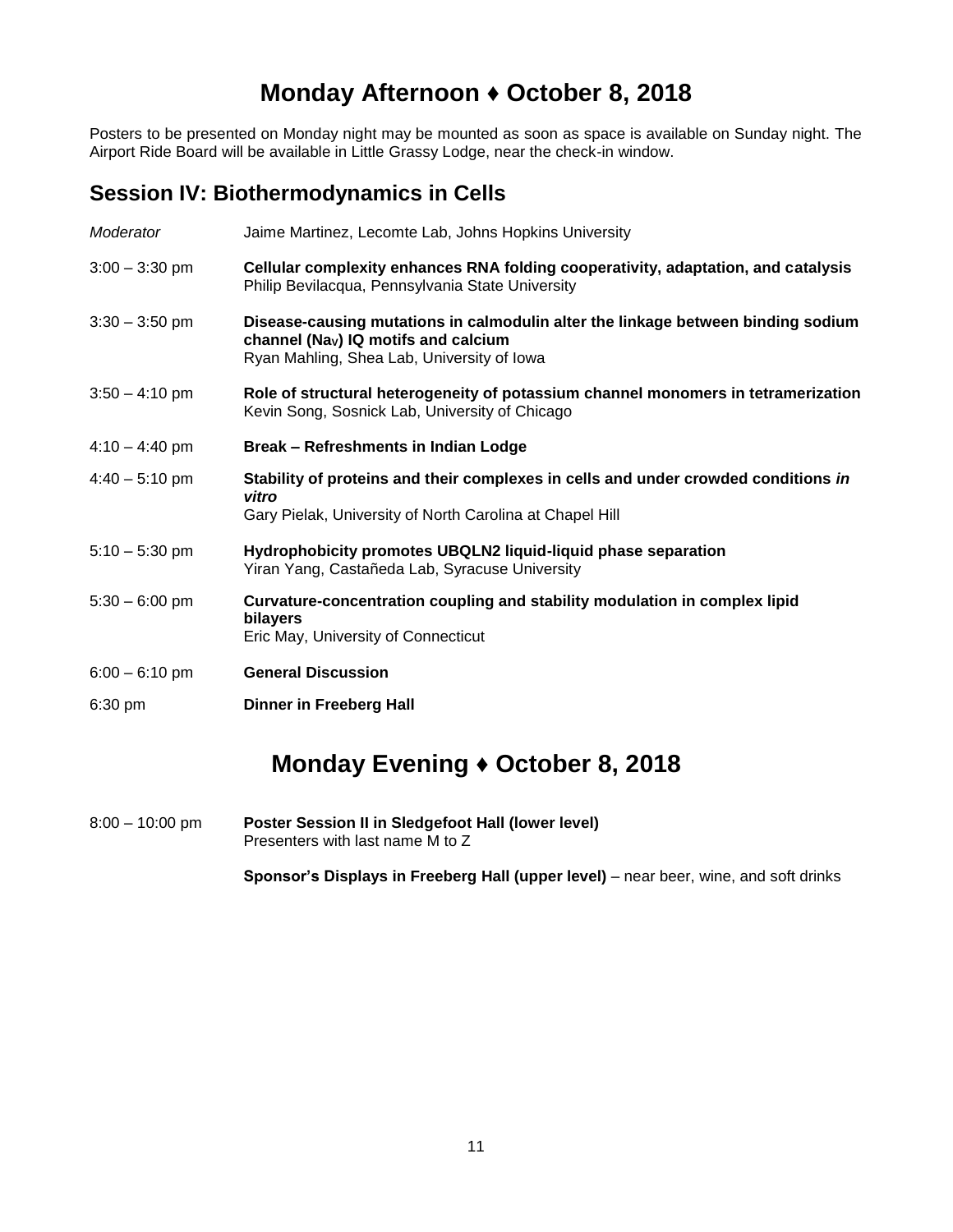# **Tuesday Morning ♦ October 9, 2018**

- 7:00 8:30 am **Breakfast in Freeberg Hall**
- 8:40 8:45 am **Announcements**

## **Session V: Assembly and Dynamics of Complexes**

| Moderator          | Emily Grasso, Hilser Lab, Johns Hopkins University                                                                                                                                                                         |
|--------------------|----------------------------------------------------------------------------------------------------------------------------------------------------------------------------------------------------------------------------|
| $8:45 - 9:15$ pm   | Quantifying collective dynamics in the ribosome<br>Paul Whitford, Northeastern University                                                                                                                                  |
| 9:15 – 9:35 am     | Thermodynamics of membrane protein insertion triggered by $pH$ , Mg <sup>2+</sup> and Ca <sup>2+</sup><br>and changes in lipid composition<br>Victor Vasquez-Montes, Ladohkin Lab, The University of Kansas Medical Center |
| $9:35 - 9:55$ am   | Thermodynamics underlying zinc-sensing function of Loz1<br>Vibhuti Wadhwa, Foster Lab, The Ohio State University                                                                                                           |
| $9:55 - 10:25$ am  | Break - Refreshments in Indian Lodge                                                                                                                                                                                       |
| $10:25 - 10:55$ pm | Transcription and the cooperativity of RNA self-assembly<br>Sarah Woodson, Johns Hopkins University                                                                                                                        |
| $10:55 - 11:15$ am | Stressed-out β-barrels: Outer membrane proteins respond to membrane tension<br>like a finger trap<br>Henry Lessen, Fleming Lab, Johns Hopkins University                                                                   |
| $11:15 - 11:45$ am | Two-state equilibria within very-big-mers formed by a membrane associated<br>peptide toxin<br>Andrew Miranker, Yale University                                                                                             |
| $11:45 - 11:55$ am | <b>General Discussion</b>                                                                                                                                                                                                  |
| $11:55 - 12:00$ pm | <b>Closing Remarks by Organizers and President</b>                                                                                                                                                                         |
| 12:00 pm           | Box Lunch in Freeberg Hall and Check-out                                                                                                                                                                                   |

Please leave your keys at the counter in Little Grassy Lodge.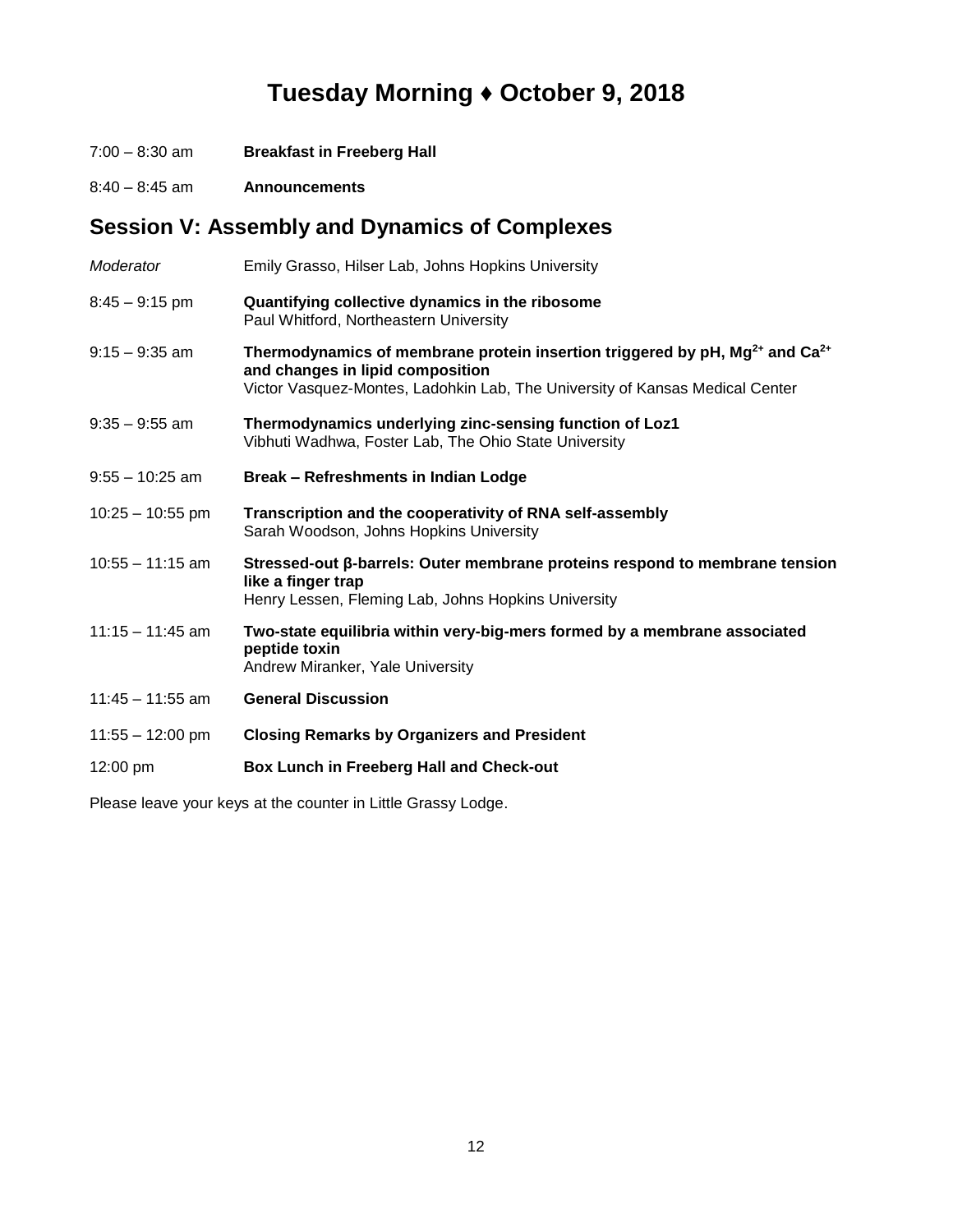## **Poster Information**

Posters will be presented in two evening sessions in Sledgefoot Hall (next to Freeberg Dining Hall). Session I will be held on Sunday evening and will feature posters from presenters with last names A to L. Session II will be held on Monday evening and will feature poster from presenters with last names M to Z. Both sessions will start at 8:00 pm. Posters should be taken down before the talks start the next morning.

## **Poster Session I (Posters 1 – 50)**

Last Names starting with A to L

- 1. **A unified calculus for the experimental determination of partial thermodynamic properties including the volume, enthalpy, heat capacity and chemical potential.** Matthew Auton.
- 2. **Effect of ions on the conformation and stability of an RNA riboswitch.** Bryan Bahoua and Ana Maria Soto.
- 3. **Visualizing spontaneous DNA dynamics in linear and bent DNA and its role in mismatch recognition by damage repair protein Rad4.** Sagnik Chakraborty, Saroj Baral, Debamita Paul, Hong Mu, Peter J. Steinbach, Suse Broyde, Jung-Hyun Min, and Anjum Ansari.
- 4. **Molecular mechanism of a mutation causing pediatric-onset heart disease.** Samantha Barrick, Michael Greenberg.
- 5. **Coupling of disorder-to-order and residue networks in allostery.** Jingheng Wang, Riya Simanta, Christopher Look, Silvina Matysiak, and Dorothy Beckett.
- 6. **How Hox proteins regulate DNA binding.** Rebecca M. Booth, Kelly A. Churion, Ying Liu, Lauren Kustigian, Hays Rye, Keith Dunker, Payel Das, Kathleen S. Matthews, and Sarah E. Bondos.
- 7. **Hydrogen peroxide as an allosteric activator of mitochondrial AAA+ protease YME1L.** Chad Brambley, Justin D. Marsee, and Justin Miller.
- 8. **Conformational analysis of apolipoprotein E.** Melissa Brereton, Berevan Baban, Greg DeKoster, Carl Frieden, and Andrea Soranno.
- 9. **Divergence of the RNA recognition motif in vertebrate LARP6 proteins.** Melissa G. Carrizales, Paul B. Chaiken, Leticia Gonzales, and Karen A. Lewis
- 10. **NMR studies of structure and dynamics of minielastin.** Faye A. Carvajal, Kelly N. Greenland, Jonathon Preston, Ronald L. Koder and Richard J. Wittebort.
- 11. **Molecular basis for the evolved instability of a human G-protein coupled receptor.** Laura M. Chamness, Wesley D. Penn, and Jonathan P. Schlebach.
- 12. **Dissecting the molecular mechanism of troponin T mutations in familial cardiomyopathies.** Sarah R. Clippinger, Paige Cloonan, Lina Greenberg, Tom Stump, and Michael J. Greenberg.
- 13. **Static kinks or flexible hinges: Conformational distributions of bent DNA bound to integration host factor mapped by fluorescence lifetime measurements.** Mitchell Connolly, Aline Arra, Viktoriya Zvoda, Peter J. Steinbach, Phoebe A. Rice, and Anjum Ansari.
- 14. **Understanding how the R2ab domain from Staphylococcal atutolysin E interacts with nanoparticle surfaces.** Mackenzie B. Davidson, Y. Randika Perera, Taylor M. South, and Nicholas C. Fitzkee.
- 15. **Small molecule effectors of apolipoprotein E function.** Gregory T. DeKoster, Melissa Brereton, Berevan Baban, and Carl Frieden.
- 16. **Structural insights into TCR binding to an immunogenic neoantigen.** Jason Devlin, Sara Bobisse, Grant Keller, Alexandre Harari, and Brian M. Baker.
- 17. **Molecular driving forces and kinetics in large hairpin polyamide-DNA interactions.** Yang Song, Jacqui Niederschulte, Kristin Bales, Hyung Park, G. Davis Harris, Jr., Kevin J. Koeller, James K. Bashkin, and Cynthia M. Dupureur.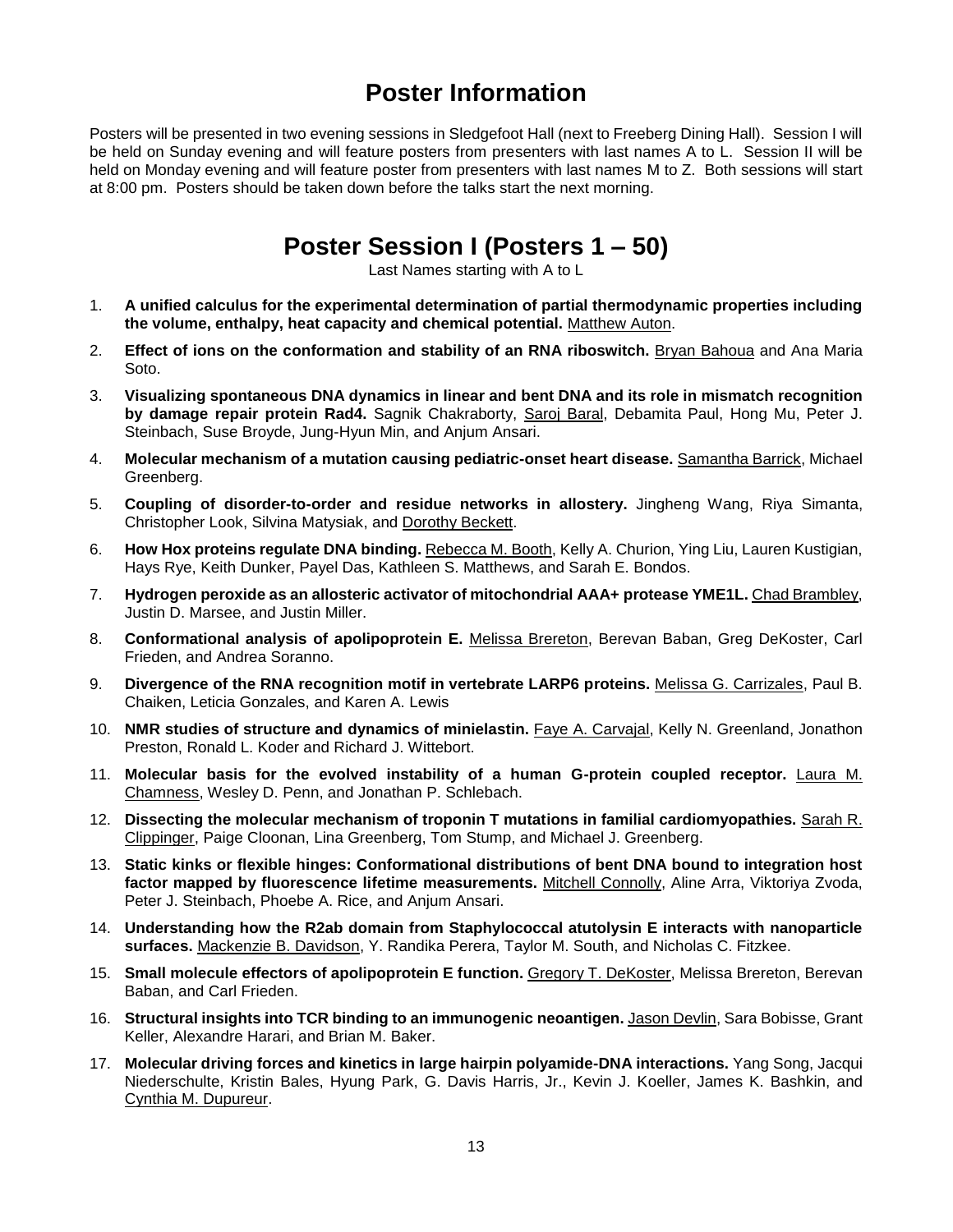- 18. **Sequence reversal prevents chain collapse and yields heat-sensitive intrinsic disorder.** Lance R. English, Alexander Tischer, Alysha K. Demeler, Borries Demeler, and Steven T. Whitten.
- 19. **Engineering pH-dependent protein interaction through inter-domain linkage.** Hyeyoung Eom, Christopher Smith, and James R. Horn.
- 20. **Thermodynamics Insights into allosteric regulation in homo-oligomeric proteins from mechanistic modeling.** Elihu C. Ihms, Melody Holmquist, Weicheng Li, Cameron Jamshidi, and Vicki Wysocki. Paul Gollnick, and Mark P. Foster.
- 21. **Examining DNA structure and stability modifications upon binding to platinum-based anticancer drugs by employing surface-enhanced Raman scattering and circular dichroism.** Claudette Fraire, Skylar Wappes, Sara Williams, Richard D. Sheardy, and Nasrin Mirsaleh-Kohan
- 22. **Binding of** *Saccharomyces pombe* **Alkyltransferase-Like Protein 1 (ATL1) to short double-stranded DNA.** Michael G. Fried.
- 23. I**nteractions between the BPTF Bromodomain and Histone H4 tail in the context of the nucleosome.** Harrison A. Fuchs, Emma A. Morrison, and Catherine A. Musselman.
- 24. **Structural and biochemical characterization of artificially designed PDZ domains.** Young Joo Sun, Nicholas Panel, Matthew Sternke, Douglas Barrick, Thomas Simonson, and Ernesto J. Fuentes.
- 25. **Functional motions of first crystallized deoxyribozyme: Microsecond molecular dynamics simulations.** Mohammad Reza Ganjalikhany.
- 26. **NMR characterization of the translational isoforms of the human glucocorticoid receptor.** Emily Grasso, Ananya Majumdar, and Vincent Hilser.
- 27. **Characterization of potential Inhibitors of 2C-methyl-D-erythritol-2,4-cyclodiphosphate synthase (IspF).** Dakota Grote, Joy Blain, Sydney Watkins, Chante Muller, Timothy Hagen, and James Horn.
- 28. **Probing the effect of the ribosome on the protein folding pathway using single-molecule chemomechanical folding.** Emily Guinn, Pengfei Tian, Robert Best, and Susan Marqusee.
- 29. **Hierarchical interactions: Concept and application.** William G. Gutheil.
- 30. **Structure and binding of the RBPJ-L3MBTL3 notch signaling repression complex.** Daniel P Hall and Rhett A Kovall.
- 31. **Molecular principles underlying dual RNA specificity in the** *Drosophila* **SNF protein.** Gert Weber, Gregory DeKoster, Nicole Holton, Kathleen B. Hall, and Markus Wahl.
- 32. **Allosteric effects of RecB nuclease domain on RecBCD-DNA interactions.** Linxuan Hao, Michael Simon, and Timothy Lohman.
- 33. **The role of cotranslational folding in programmed ribosomal frameshifting.** Haley R. Harrington, Veronica Nash, and Jonathan P. Schlebach.
- 34. **Transcription initiation: Energetics and mechanism of RNA-DNA hybrid translocation and promoter escape.** Kate L. Henderson, Cristen M. Molzahn, Lindsey C. Felth, Claire E. Evensen, Sarah Dyke, Guanyu Liao, Irina A. Shkel, and M. Thomas Record Jr.
- 35. **Role of the second dsRNA binding domain in PKR activation.** Stephen J. Hesler, Bushra Husain, Matthew Angeliadis, and James L. Cole.
- 36. **Structure activity relationships and stability of IspE in the non-mevalonate pathway.** Katarzyna B. Hoerchler, Timothy J. Hagen, and James R. Horn.
- 37. **Post-translational modification of microtubule C-terminal tails regulates microtubule bending and binding.** Kathryn Wall, Tanner Bobak, Harold Hart, Scott Tilden, Taviare Hawkins, and Loren Hough.
- 38. **Deciphering kinetic model of RNA polymerase I multi-round transcription.** Zachariah Ingram, David Schneider, and Aaron Lucius.
- 39. **Elastin's mechanism of elasticity.** Nour M. Jamhawi and Richard J. Wittebort.
- 40. **Investigation of PEP-19's conformational ensemble and interaction with calmoduin.** Josiah W. Johnson and Tori B. Dunlap.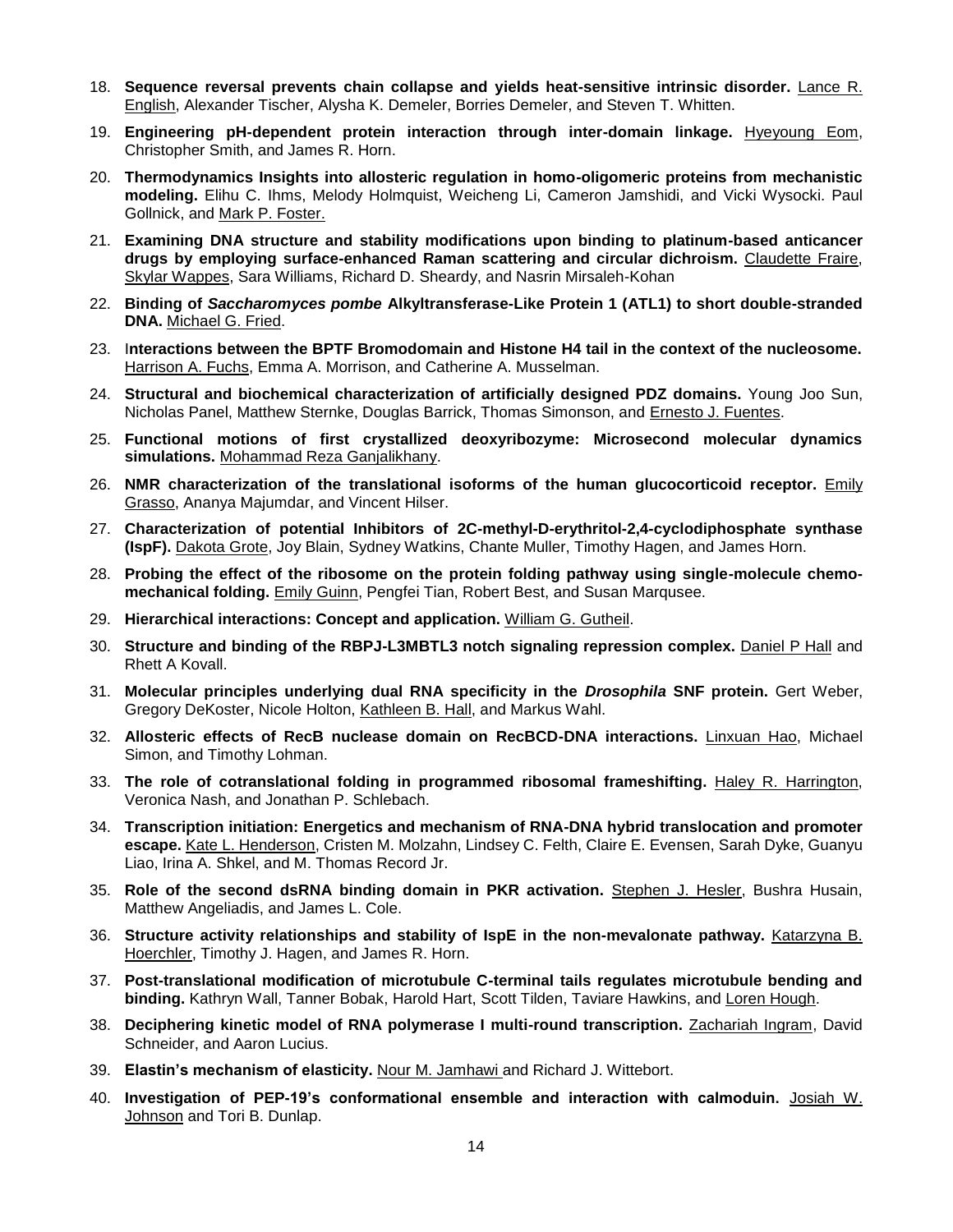- 41. **Disease-linked mutations in UBQLN2 promote phase separation and liquid-to-solid phase transitions.** Holly Jones, Thuy P. Dao, Brian Martyniak, Yongna Lei, Ashley J. Canning, Erica Colicino, Michael S. Cosgrove, Heidi Hehnly, and Carlos A. Castañeda.
- 42. **Investigating the pH sensitivity of Pab1's phase-separation.** Darren Kahan, Joshua Riback, Isabelle Gagnon, and Tobin Sosnick.
- 43. **Folding RNA in 3D using all atom molecular dynamics simulations guided by restraints.** Simi Kaur and Alan Chen.
- 44. **Rationally engineering the specificity of an αβ T cell receptor.** Grant Keller and Brian M. Baker.
- 45. **Modeling a simple polar network in leucine-rich repeat proteins with consensus design.** Sean A. Klein, Thuy P. Dao, Ananya Majumdar, and Doug Barrick.
- 46. **Protein surface supercharging turns proteins into allosteric conformational switches.** Peter J. Schnatz, Joseph Brisendine, Craig Liang, Bernard H. Everson, Cooper French, and Ronald L. Koder.
- 47. **Structural insights into the recruitment of CBP/P300 to the Notch transcription complex.** Ellen Kolb, Daniel Hall, Franziska Braendle, and Rhett Kovall.
- 48. **Unfreezing protein crystallography.** Eaton E. Lattman.
- 49. **Novel intramolecular interactions in the RNA-binding protein LARP6.** José M. Castro, Xinzhu Pu, Hatice Kulkoyluoglu, Eliana L. Peña, Leticia Gonzalez, Lisa R. Warner, and Karen A. Lewis.
- 50. **Probing the homotropic allostery of the oligomeric Trp- and RNA-binding protein TRAP via mechanistic modelling and protein engineering.** Weicheng Li, Elihu C. Ihms, Melody L. Holmquist, Vicki Wysocki, Paul Gollnick, and Mark P. Foster.

## **Poster Session II (Posters 51 – 101)**

Last Names starting with M to Z

- 51. **Understanding the function of Scytalidoglutamic peptidase through molecular dynamics simulations.** Melissa Anderson, Emily Fleischmann, and Shuhua Ma.
- 52. **Selectivity and editing mechanisms of an aminoacyl-tRNA** *trans***-editing factor.** Xiao Ma, Eric M. Danhart, Marina Bakhtina, Alexandra B. Kuzmishin, Kotaro Nakanishi, Marija Kosutic, Ronald Micura, Karin Musier-Forsyth, and Mark P. Foster.
- 53. **Crystal structure and ligand specificity of the lectin domain from the staphylococcal biofilm protein Aap.** Joseph J. Maciag, Catherine T. Chaton, and Andrew B. Herr.
- 54. **Stability and molecular dimensions of DNA and RNA pseudoknots.** Calliste Reiling-Steffensmeier and Luis A. Marky.
- 55. **Mycobacterium tuberculosis ClpC1 N-terminal domain is dispensable for adaptor protein-dependent allosteric regulation.** Justin D. Marsee and Justin M. Miller.
- 56. **Understanding key interactions controlling heme ligand selection in truncated hemoglobins.** Jaime E. Martinez, Ananya Majumdar, Jamie L. Schlessman, and Juliette T. J. Lecomte.
- 57. **Bilayer depth dependence of hydrophobic amino acid transfer free energies.** Dagan C. Marx and Karen G. Fleming.
- 58. **Structural and dynamical basis of thermostabilization in an engineered variant of the Engrailed homeodomain.** Catrina Nguyen, Jennifer T. Young, and Michelle E. McCully.
- 59. **Stabilizing and delivering growth factors to promote angiogenesis.** David W. Howell, Gabriela G. Mendes, Shang-Pu Tsai, Kayla J. Bayless, and Sarah E. Bondos.
- 60. **Cellular small molecules contribute to twister ribozyme catalysis by indirect proton transfer.** Kyle J. Messina and Philip C. Bevilacqua.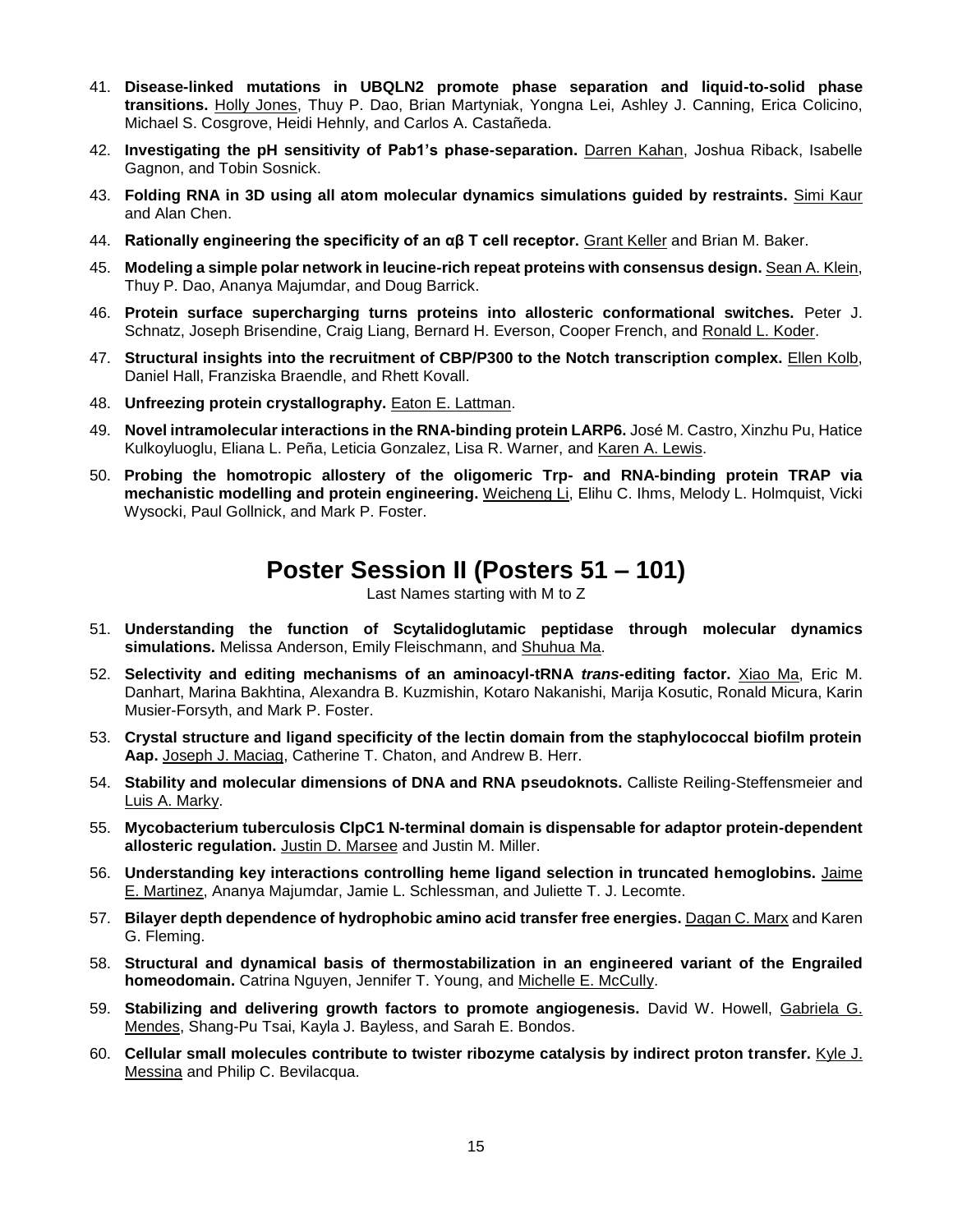- 61. **Bayesian analysis of isothermal titration calorimetry for binding thermodynamics.** Trung Hai Nguyen, Arien S. Rustenburg, Stefan G. Krimmer, Hexi Zhang, John D. Clark, Paul A. Novick, Kim Branson, Vijay S. Pande, John D. Chodera, and David D. L. Minh.
- 62. **Structure-based design of hTERT promotor G-quadruplex ligands.** Robert C. Monsen, Lynn Deleeuw, William L. Dean, Jonathan B. Chaires, and John O. Trent.
- 63. **MutSγ-induced DNA conformational changes provide insights into its role in meiotic recombination**. Sudipta Lahiri, Bharat Lakhani, Yan Li, Manju Hingorani, David Beveridge, and Ishta Mukerji.
- 64. **Insights on the folding properties influencing the secretion of autotransporter proteins.** Kristopher S. Murray and Patricia L. Clark.
- 65. **Understanding the structure and basic function of small basic protein in biofilms.** Andrea L. Ori, Alexander E. Yarawsky, and Andrew B. Herr.
- 66. **Time-resolved contrast variation SAXS for studying protein-RNA interactions.** Suzette A. Pabit, Andrea M. Katz, George D. Calvey, and Lois Pollack.
- 67. **The adsorption kinetics of biomolecules on to PEGylated gold nanoparticles.** Y. Randika Perera, Alex Hughes, and Nicholas C. Fitzkee.
- 68. **Interfaces of the topoisomerase V (HhH)<sup>2</sup> domains have surprising contributions to thermodynamic stability.** Mark Petersen, Rebecca Fang, Ananya Majumdar, and Doug Barrick.
- 69. **The structure of pilA from** *Acinetobacter baumannii* **AB5075 suggests functional differentiation in**  *Acinetobacter* **type IV pili.** Leslie A. Ronish, Erik Lillehoj, James R. Fields, Eric J. Sundberg, and Kurt H. Piepenbrink.
- 70. **Effects of short discriminators on transcription initiation.** Dylan Plaskon, Kate Henderson, Taka Ishikuri, Sanj Nair, Sarah Doughty, and Tom Record.
- 71. **Mapping the hydration contributions to DNA selection by ETS-family transcription factors.** Amanda V. Albrecht, Hye Mi Kim, and Gregory M. K. Poon.
- 72. **A systemic analysis of patterns of internal hydration of staphylococcal nuclease.** Anne Rice, Jaime L. Schlessman, and Bertrand Garcia-Moreno.
- 73. **Single-molecule studies of noncognate ternary complex formation of Hfq.** Jorjethe Roca and Sarah A. Woodson.
- 74. **Molecular mechansims of** *Clostridium difficile* **biofilm formation.** Leslie A Ronish and Kurt Piepenbrink.
- 75. **Cavities in context.** Kelly A. Jenkins, Martin J. Fossat, Siwen Zhang, Durgesh K. Rai, Sean Klein, Richard Gillilan, Zackary White, Grayson Gerlich, Scott A. McCallum, Roland Winter, Sol M. Gruner, Doug Barrick, and Catherine A. Royer.
- 76. **Solution structure, kinetic characterization, and functional-site distant non-synonymous single nucleotide variants of human guanylate kinase indicate a role for conformational dynamics in functionality.** Nazimuddin Khan, David Ban, Pablo Trigo-Mourino, Marta G. Carneiro, Lynn DeLeeuw, William L. Dean, John O. Trent, Manfred Konrad, Donghan Lee, and T. Michael Sabo.
- 77. **Role of topological defects in membrane protein homeostasis.** Francis J. Roushar, Timothy C. Gruenhagen, Wesley D. Penn, Bian Li, Jens Meiler, Beata Jastrzebska, and Jonathan P. Schlebach.
- 78. **Structural and functional analysis of FBXW7-mediated Notch receptor degradation.** Emma Schoch and Rhett Kovall.
- 79. **Mutation of the RNA polymerase I trigger loop reveals functional divergence of the eukaryotic RNA polymerases.** Catherine Scull, Zachariah Ingram, Aaron Lucius, and David Schneider.
- 80. **Establishing a molecular mechanism for polypeptide translocation catalyzed by each nucleotide binding domain of ClpA.** Nathaniel Scull and Aaron Lucius.
- 81. **Effect of sequence and length of the conformation of a riboswitch.** Spiridon E. Sevdalis and Ana Maria Soto.
- 82. **Thermodynamic and kinetics studies of DNA i-motif formation.** Leslie R. Robinson, Bibiana Sparks, Rohan Varkeyr, and Richard D. Sheardy.